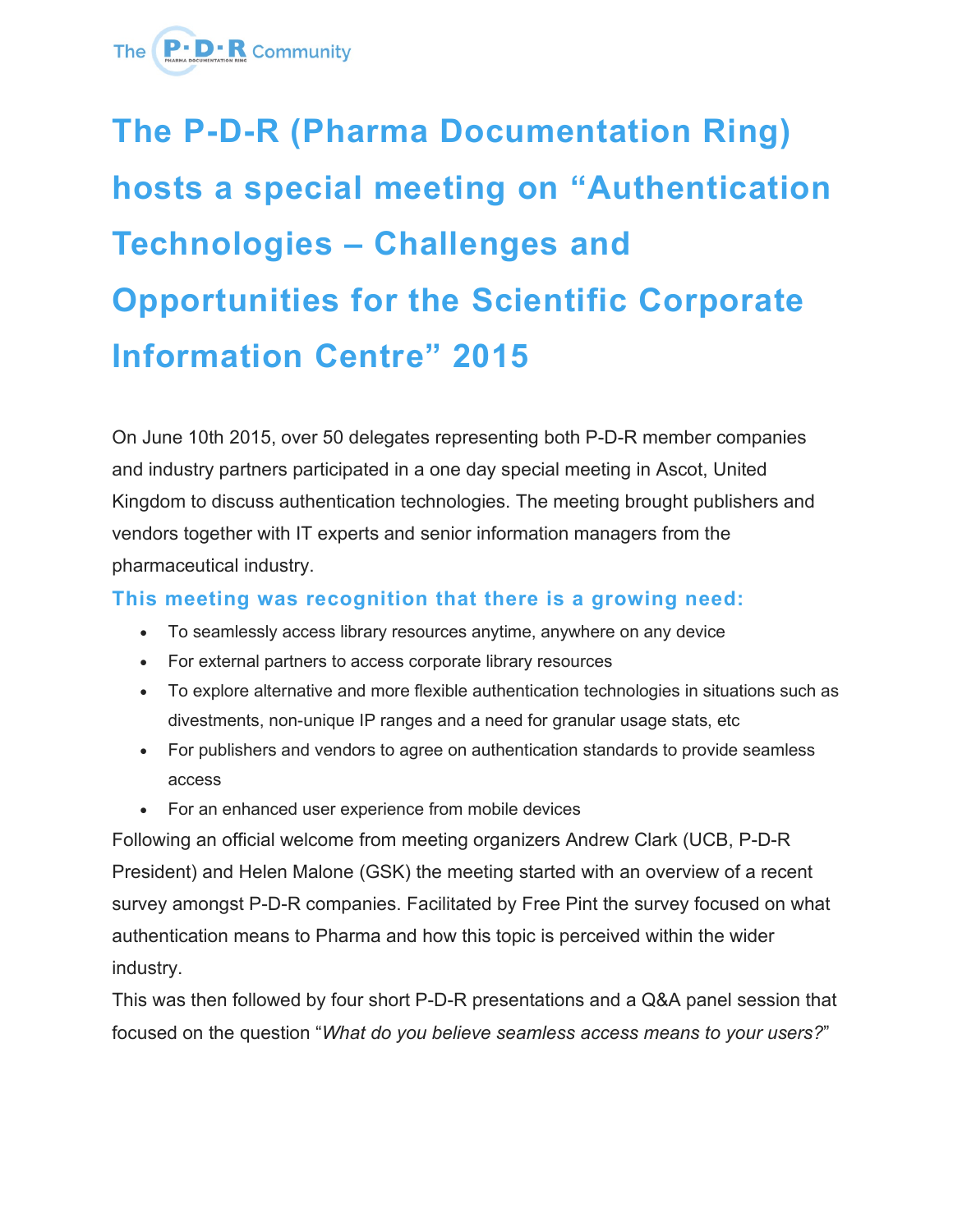

## **P-D-R presentations included:**

- 1. Challenges & advantages of Open Athens in a separating company, Hans-Ulrich Häußermann & Michael Kaltschmidt, AbbVie
- 2. Seamless access made possible a mission impossible? Brian Schurmann Michels, NovoNordisk
- 3. Seamless access: anytime, anywhere, any device, Helen Malone, GSK
- 4. The challenge of IP address based authentication, Victor Kirby, UCB

A second session then followed with reciprocal presentations and a panel discussion by four industry providers. The question for this panel session was "*What do you believe will be the next method of authentication?*"

## **Presentations included:**

- 1. Implementing a seamless user experience, Jon Bentley, Open Athens
- 2. Authentication decision support guide, Peter Derycz & Ian Palmer, Reprints Desk
- 3. Onelog: resource access anywhere, on any device, David Mosby, ITS

4. Moving beyond IP authentication, Stephen Garfield, Copyright Clearance Centre After lunch six break-out groups were given a focused question to discuss and consider potential actionable outcomes that could be followed up after the meeting. The groups were asked to explore the questions:

- *"How can we drive the next method of authentication forward?"*
- *"What does an ideal seamless user experience look like?"*
- *"What standards (beyond IP) need to be put in place to support this?"*
- *"What are the next steps to make this happen?"*

Common messages from each of the break-out groups included awareness and education on the subject of authentication, the need for standardisation, technology development that might support multiple authentication methods and a need to ensure good compliance and usage reporting.

The meeting concluded with a unanimous agreement to form a post meeting task group representing both P-D-R companies and industry providers that would progress proposed actions from the workshop, including an industry briefing on the subject of authentication and a review of existing authentication standards to determine what needs to be evolved in the future. The meeting was deemed a huge success by all those that participated.